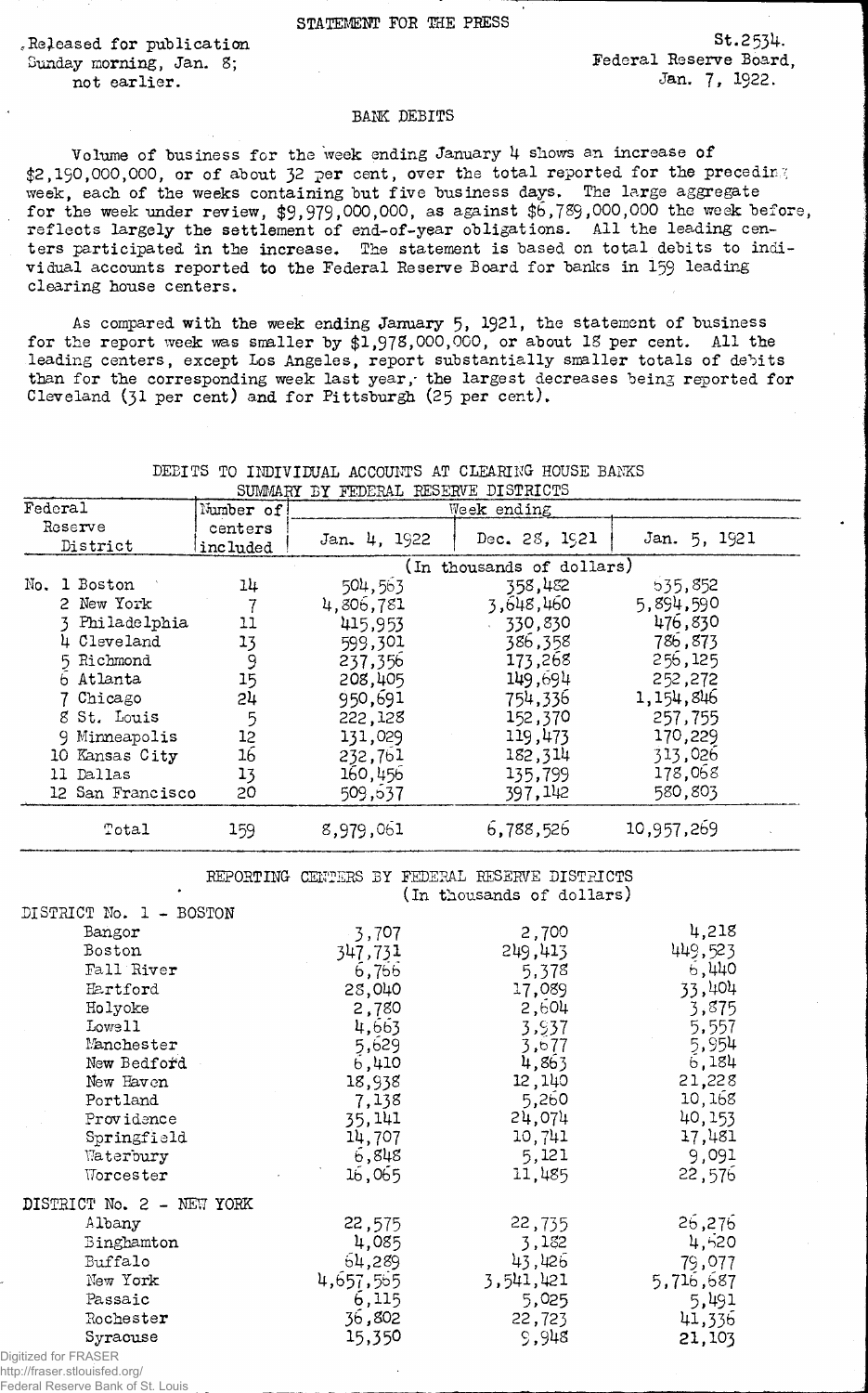وخاوجه وحاجب بالبريا  $\hat{A}$  is a set of  $\hat{A}$  , where  $\hat{A}$  $\alpha$  is a second order.

 $\sim$ 

 $\sim$  100  $\sim$ 

 $\omega_{\rm{eff}}$ 

 $\mathbb{Z}^{\mathbb{Z}}$  .

l.  $\omega$  .  $\ddot{\phantom{a}}$   $\sim$ 

 $\omega$  ,  $\omega$  ,  $\omega$  ,  $\omega$  ,  $\omega$ 

| DEBITS TO INDIVIDUAL ACCOUNTS AT CLEARING HOUSE BARKS |                | \$t.2534a.                   |                           |
|-------------------------------------------------------|----------------|------------------------------|---------------------------|
|                                                       | Jan. 4, 1922   | Week ending<br>Dec. 23, 1921 | Jan. 5, 1921              |
|                                                       |                |                              | (In thousands of dollars) |
| DISTRICT No. 3 - PHILADELPHIA                         | 2,775          | 2,756                        | 3,360                     |
| Altoona<br>Chester                                    | 4,538          | 3,054                        | 5,088                     |
| Harrisburg                                            | 8,059          | 6,279                        | 7,593                     |
| Johnstown                                             | 4,095          | 4,750                        |                           |
| Lancaster                                             | 4,667          | 3,525                        | 5,357                     |
| Philadelphia                                          | 345,302        | 265,195                      | 390,989                   |
| Reading                                               | 7,640          | 6,695                        |                           |
| Scranton                                              | 15,635         | 13,845                       | 16,790                    |
| Trenton                                               | 11, 133        | 15,001                       | 13,500                    |
| Wilkes-Barre                                          | 8,909          | 7,741                        | 10,421                    |
| Williamsport                                          | 4,486          | 3,157                        | 5,818                     |
| Wilmington                                            | 6,894          | 6,461                        | 13,374                    |
| York                                                  | 3,554          | 3,406                        | 4,540                     |
| DISTRICT No. 4 - CLEVELAND                            |                |                              |                           |
| Akron                                                 | 12,365         | 9,117                        | 19,325                    |
| Cincinnati                                            | 94,305         | 53,785                       | 112,880                   |
| Cleveland                                             | 179,284        | 113,054                      | 258,758                   |
| Columbus                                              | 32,269         | 24,936                       | 37,126                    |
| Dayton                                                | 13,885         | 11,473                       | 13,799                    |
| Erie                                                  | 5,474          | 4,506                        | 7,422                     |
| Greensburg                                            | 3,030          | 3,182                        | 5,702                     |
| Lexington                                             | 6,265          | 3,127                        | 5,203                     |
| Oil City                                              | 2,544          | 1,944                        | 3,929                     |
| Pittsburgh                                            | 194,410        | 118,241                      | 257,665                   |
| Springfield                                           |                | 2,982                        | 5,762                     |
| Toledo                                                | 39,115         | 28,317                       | 34,615                    |
| Theeling<br>Youngstown                                | 8,724<br>7,631 | 6,444<br>8,232               | 10,340<br>20,109          |
|                                                       |                |                              |                           |
| DISTRICT No. 5 - RICHMOND                             |                |                              |                           |
| Baltimore                                             | 121,929        | 84,567                       | 134,443                   |
| Charleston                                            | 7,600          | 5,314                        | 6,900                     |
| Charlotte<br>Columbia                                 | 8,504          | 5,526                        | 8,173                     |
| Greenville, S. C.                                     | 7,071<br>5,198 | 4,290<br>3,106               | 5,650                     |
| Hunt ington                                           | 4,462          | 3,803                        | 5,557                     |
| Norfolk                                               | 14,884         | 13,463                       | 18,580                    |
| Raleigh                                               | 9,000          | 3,050                        | 4,900                     |
| Richmond                                              | 27,555         | 20,224                       | 31,967                    |
| Washington                                            | 36,351         | 33,031                       | 39,955                    |
| Wilmington                                            | 5,807          | 4,174                        |                           |
| DISTRICT No. 6 - ATLANTA                              |                |                              |                           |
| Atlanta                                               | 28,243         | 20,526                       | 29,485                    |
| Augusta                                               | 7,621          | 5,917                        | 6,330.                    |
| Birmingham                                            | 16,687         | 12,346                       | 27,049                    |
| Chattanooga                                           | 8,058          | 6, 143                       | 11,929                    |
| -Jacksonville                                         | 10,154         | 8,892                        | 13,572                    |
| Knoxville                                             | 7,345          | 4,605                        | 9,214                     |
| Macon                                                 | 4,015          | 3,827                        | 5,818                     |
| Mobile                                                | 7,381          | 5,628                        | 8,364                     |
| Montgomery                                            | 3,781          | 3,110                        | 4,068                     |
| Nashville                                             | 14,356         | 11,547                       | 22,852                    |
| New Orleans                                           | 76,806         | 50,365                       | 89,548                    |
| Pensacola                                             | 1,295          | 1,100                        | 2,164                     |
| Savannah                                              | 14,624         | 9,522                        | 13,207                    |
| Tampa                                                 | 5,893          | 4,704                        | 6,568                     |
| Vicksburg                                             | 2,146          | 1,462                        | 2,104                     |

 $\bar{z}$ 

 $\omega$   $\omega$   $\omega$ 

 $\mathcal{L}_{\rm{in}}$ 

 $\ddot{\phantom{a}}$ 

 $\bar{\phantom{a}}$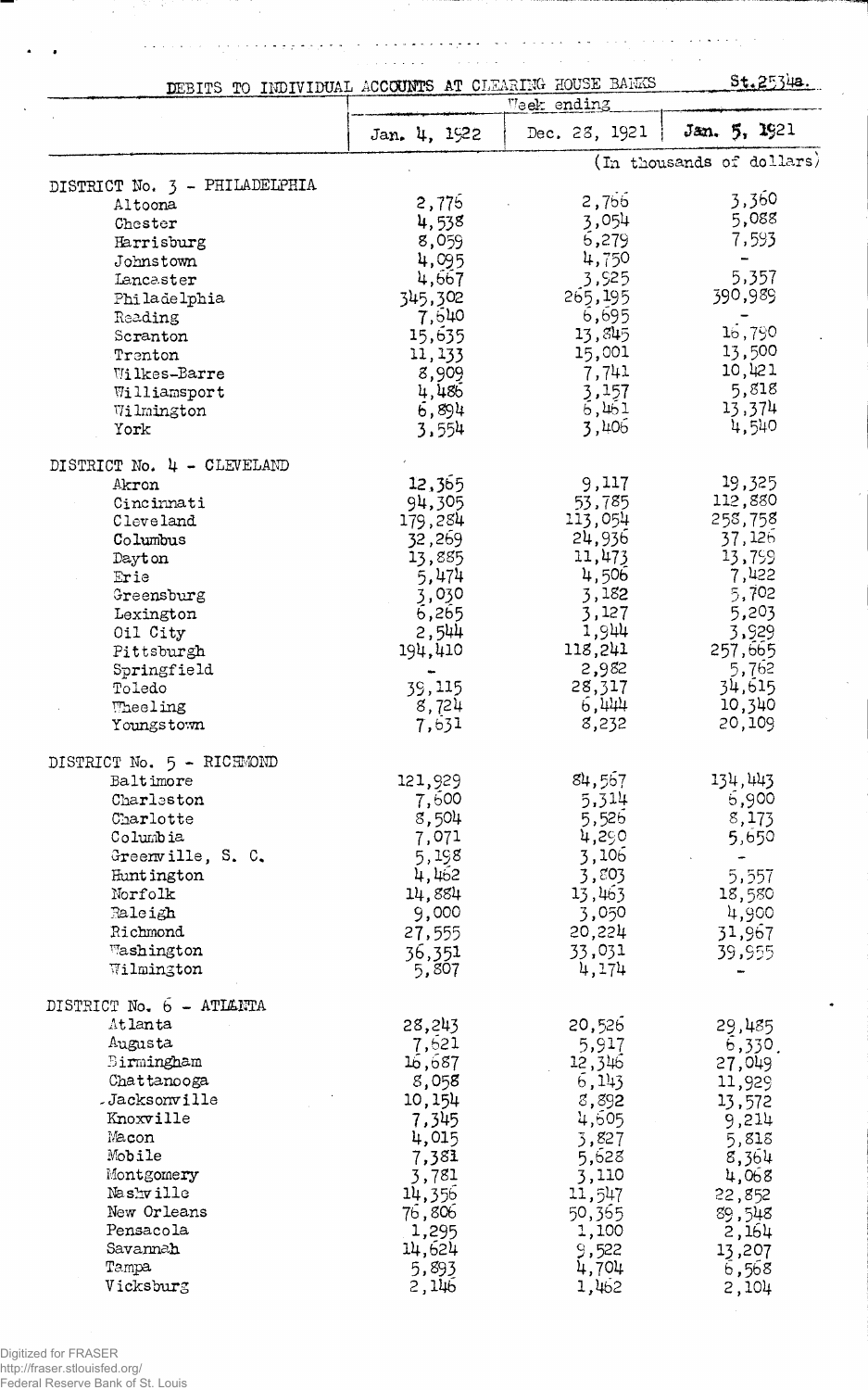| DEBITS TO INDIVIDUAL ACCOUNTS AT CLEARING HOUSE BANKS |  |  |
|-------------------------------------------------------|--|--|

 $\bar{z}$ - 67  $\sim 0.05$ 

ù,  $\overline{a}$ 

St.2534b.

|                               |                                    | Week ending               |                    |
|-------------------------------|------------------------------------|---------------------------|--------------------|
|                               | Jan. 4, 1922                       | Dec. 28, 1921             | Jan.<br>5.<br>1921 |
|                               |                                    | (In thousands of dollars) |                    |
| DISTRICT No. 7 - CHICAGO      |                                    |                           |                    |
| Bay City                      | 2,532                              | 2,301                     | 3,703              |
| Bloomington                   | 2,472                              | 1,639                     | 2,925              |
| Cedar Rapids                  | 11,188                             | 6,315                     | 11,649             |
| Chicago                       | 638,713                            | 495,008                   | 780,386            |
| Davenport                     | 7,781                              | 5,489                     | 9,725              |
| Decatur                       | 2,797                              | 2,247                     | 3,283              |
| Des Moines                    | 14,868                             | 12,052                    | 16,824             |
| Detroit                       | 104,240                            | 91,155                    | 114,936            |
| Dubuque                       | 3,204                              | 2,263                     | 3,738              |
| Flint                         | 4,190                              | 4,231                     | 4,832              |
| Ft. Wayne                     | 7,054                              | 6,001                     | 7,176              |
| Grand Rapids                  | 17, 113                            | 18,108                    | 24,132             |
| Indianapolis                  | 31,188                             | 27,951                    | 38,634             |
| Jackson                       | 3,752                              | 3,518                     | 4,495              |
| Kalamazoo                     | 4,616                              | 3,353                     | 5,835              |
| Iansing                       | 4,500                              | 3,652                     | 4,770              |
| Milwaukee                     | 55,148                             | 41,189                    | 73,090             |
| Molinė                        | 1,384                              | 1,287                     | 2,041              |
| Peoria                        | 7,617                              | 6,168                     | 10,861             |
| Rockford                      | 4,335                              | 3,852                     | 6,178              |
| Sioux City                    | 7,590                              | 5,180                     | 11,637             |
| South Bend                    | 5,974                              | 4,437                     | 3,997              |
| Springfield, Ill              | 5,179                              | 4,738                     | $-6,700$           |
| Waterloo                      | 3,256                              | 2,202                     | 3,299              |
| DISTRICT No. 8 - ST. LOUIS    |                                    |                           |                    |
| East St. Louis and            |                                    |                           |                    |
| Nat'l Stock Yards             | 7,586                              | 6,098                     |                    |
| Evansville                    | 6,620                              | 4,962                     | 6,134              |
| Little Rock                   | 12,494                             | 8,806                     | 14,925             |
| Louisville                    | $(*21,925)$ 30,511                 | $(*20,799)$ 26,318        | 30,795             |
| Memphis                       | 27,497                             | 20,529                    | 30,996             |
| Quincy                        | 2,029                              | 1,532                     |                    |
| St. Louis                     | (*153,592)166,231 (*97,274)107,037 |                           | 174,905            |
| Springfield, Mo.              | 3,420                              | 1,480                     |                    |
| DISTRICT No. 9 - MINNEAPOLIS  |                                    |                           |                    |
| Aberdeen                      |                                    |                           |                    |
|                               | 1,621                              | 1,040                     | 1,625              |
| Billings<br>Duluth            | 2,085                              | 1,502                     | 2,086              |
|                               | 12,125                             | 10,473                    | 24,273             |
| Fargo                         | 2,296                              | 1,753                     | 2,372              |
| Grand Forks                   | 1,276                              | 1,075                     | 1,325              |
| Great Falls                   | 3,913                              | 1,394                     | 2,619              |
| Helena                        | 3,171                              | 2,811                     | 3,465              |
| Minneapolis                   | 70,367                             | 61,682                    | 90,604             |
| St. Paul                      | 27,384                             | 32,280                    | $33,336$ .         |
| Sioux Falls                   | 4,104                              | 3,004                     | 5,700              |
| Superior<br>Winona            | 1,568                              | 1,724                     | 1,937              |
|                               | 1,119                              | $-734$                    | 887                |
| DISTRICT No. 10 - KANSAS CITY |                                    |                           |                    |
| Atchison                      | 1,022                              | 885                       | 1,208              |
| Bartlesville                  | 2,431                              | 2,231                     | 4,102              |
| Cheyenne                      | 3,379                              | 2,282                     | 2,997              |
| Colorado Springs              | 3,556                              | 1,759                     | 3,773              |
| Denver                        | 34,081                             | 30,414                    | 52,639             |
| Joplin                        | 2,405                              | 1,911                     | 2,477              |
| Kansas City, Kans.            | 3,911                              | 3,113                     | 7,112              |
| Kansas City, Mo.              | 65,873                             | 51,100                    | 35,833             |
| Muskogee                      | 4,104                              | 3,204                     | 8,181              |
| Oklahoma City                 | 22, 192                            | 15,353                    | 25,258             |
| Omaha                         | 36,406                             | 24,986                    | 44,635             |
|                               |                                    |                           |                    |
|                               |                                    |                           |                    |
| Pueblo                        | 3,450                              | 3,393                     | 6,735              |
| St. Joseph                    | 15,763                             | 13,086                    | 19,391             |
| Topeka<br>Tulsa               | 3,774<br>22,332                    | 2,613<br>18,728           | 4,445<br>31,509    |

Federal Reserve Bank of St. Louis